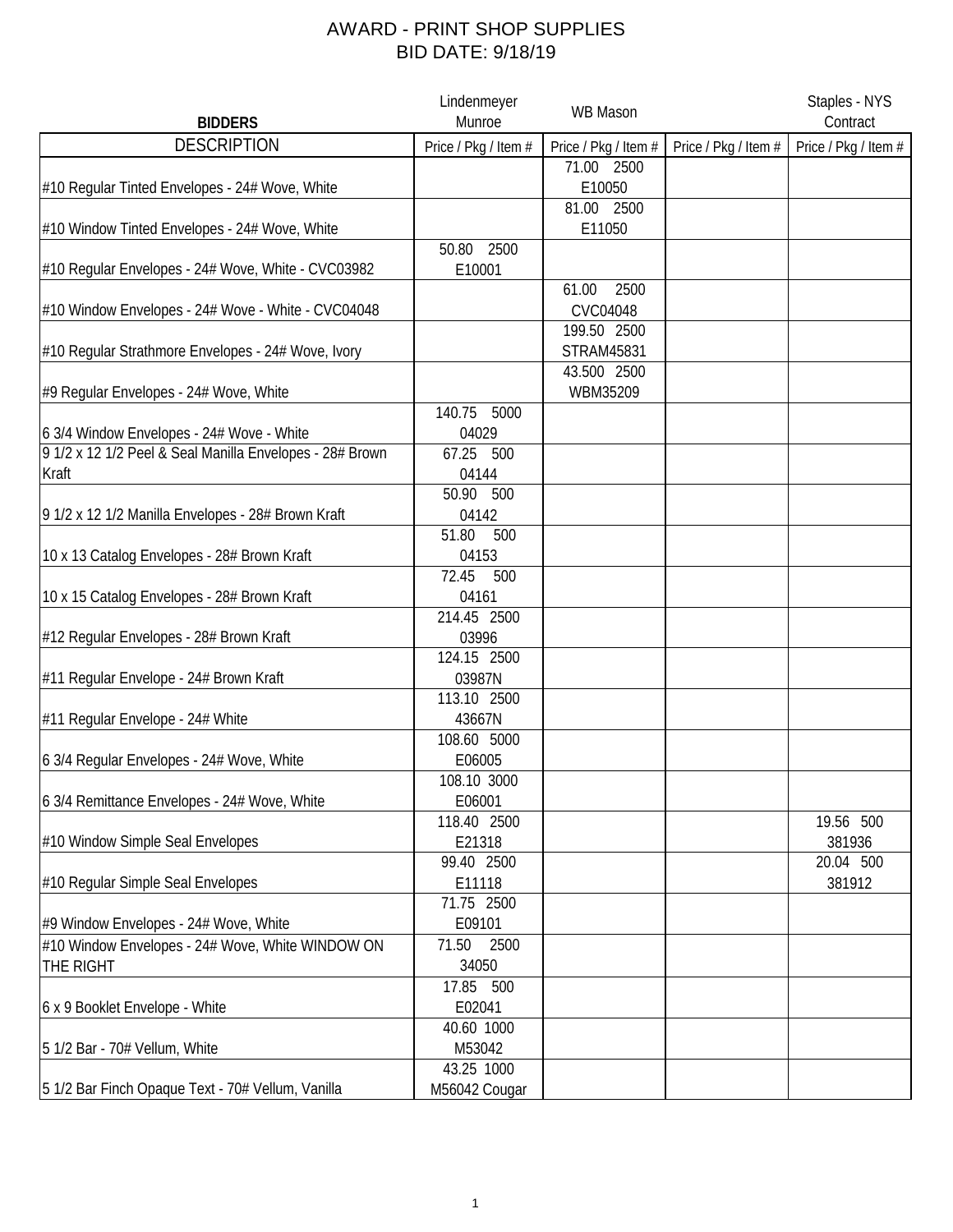## AWARD - PRINT SHOP SUPPLIES BID DATE: 9/18/19

|                                                                                                                                             |                                       | 6.88 500/ream<br>CASMP2204XX<br><b>Boise Firework</b> | 500 7.00 blue<br>640194 / 7.31 canary<br>640192 / ivory<br>640195 / goldenrod<br>640196 / orchid |
|---------------------------------------------------------------------------------------------------------------------------------------------|---------------------------------------|-------------------------------------------------------|--------------------------------------------------------------------------------------------------|
| 8 1/2 x 14 20# Hammermill Fore MP - Color                                                                                                   |                                       |                                                       | 640197                                                                                           |
| 11 x 17 65# Mohawk Brite Hue Bristol Cover - Color<br>11 x 17 65# Accent Opaque Digital Smooth Cover - White<br>(H121954)                   | 89.20<br>1000<br>varies Astro Brights | 73.30 1250<br>HMM121954<br>66.90 1250                 |                                                                                                  |
| 11 x 17 65# Accent Opaque Digital (#188570)                                                                                                 |                                       | <b>HMM188570PK</b>                                    |                                                                                                  |
| 11 x 17 67# Springhill Vellum Bristol Cover - Color                                                                                         |                                       | 46.32 1000<br>SPHLOX6004                              |                                                                                                  |
| 8 1/2 x 11 65# Mohawk Brite Hue Vellum Cover - Color                                                                                        | 2000<br>89.25<br>varies Astro Brights | 72.50 2500                                            |                                                                                                  |
| 8 1/2 x 11 65# Springhill Opaque Offset Cover - Color                                                                                       |                                       | <b>SPHL01405X</b><br>37.52 2000                       |                                                                                                  |
| 8 1/2 x 11 67# Springhill Vellum Bristol Cover - Color                                                                                      |                                       | SPHLOX6000<br>51.90 2500                              |                                                                                                  |
| 8 1/2 x 11 90# Springhill Index Digital Cover - Color                                                                                       |                                       | SPHLOX5100                                            |                                                                                                  |
| 8 1/2 x 11 65# Accent Opaque Digital Cover - White                                                                                          | 70.15<br>2500                         | 65.00 2500<br>HMM188560                               |                                                                                                  |
| 11 x 17 60# Springhill Opaque Offset Digital Colors<br>11 x 17 80# Finch Opaque Smooth - Bright White (#1008-                               | varies                                | 57.15<br>1500                                         |                                                                                                  |
| 8018)                                                                                                                                       |                                       | FNCH10088018<br>38.20 5000                            |                                                                                                  |
| 8 1/2 x 11 20# Hammermill Fore MP Colors                                                                                                    |                                       | CASMP2201XX<br><b>Boise Firework</b>                  |                                                                                                  |
| 8 1/2 x 11 20# Mohawk Brite Hue Color                                                                                                       | 5000<br>93.95<br>varies Astro Brights |                                                       |                                                                                                  |
| 8 1/2 x 11 24# Strathmore Writing Wove - Ivory                                                                                              |                                       | 218.00 5000<br>STT300029                              |                                                                                                  |
| 8 1/2 x 11 24# Strathmore Writing Wove - White                                                                                              |                                       | 218.00 5000<br>STT300220<br>134.90 2500 sets          |                                                                                                  |
| 2 part 8 1/2 x 11 Carbonless Black Print Reverse                                                                                            |                                       | <b>NCR5887N</b><br>150.80 1670 sets                   |                                                                                                  |
| 3 part 8 1/2 x 11 Carbonless Black Print Reverse                                                                                            |                                       | <b>NCR5900N</b><br>159.90 1250 sets                   |                                                                                                  |
| 4 part 8 1/2 x 11 Carbonless Black Print Reverse                                                                                            |                                       | <b>NCR5915N</b>                                       |                                                                                                  |
| 2 part 8 1/2 x 14 Carbonless Black Print Reverse                                                                                            | 216.25 2500 sets<br>3R12852           |                                                       |                                                                                                  |
| 3 part 8 1/2 x 14 Carbonless Black Print Reverse                                                                                            |                                       | 496.00 1670 sets<br><b>NCR5902N</b>                   |                                                                                                  |
| 8 1/2 x 11 80# Finch Opaque Digital Cover - White (#2508-<br>8004)                                                                          |                                       | 65.28 2000<br>FNCH25088004                            |                                                                                                  |
| 8 1/2 x 11 80# Finch Opaque Text - Bright White (#1008-<br>8004)<br>8 1/2 x 11 80# Hammermill Color Copy Digital Cover - White<br>(H120023) |                                       | 54.96 3000<br>FNCH10088004<br>79.52 2000<br>HAM120023 |                                                                                                  |